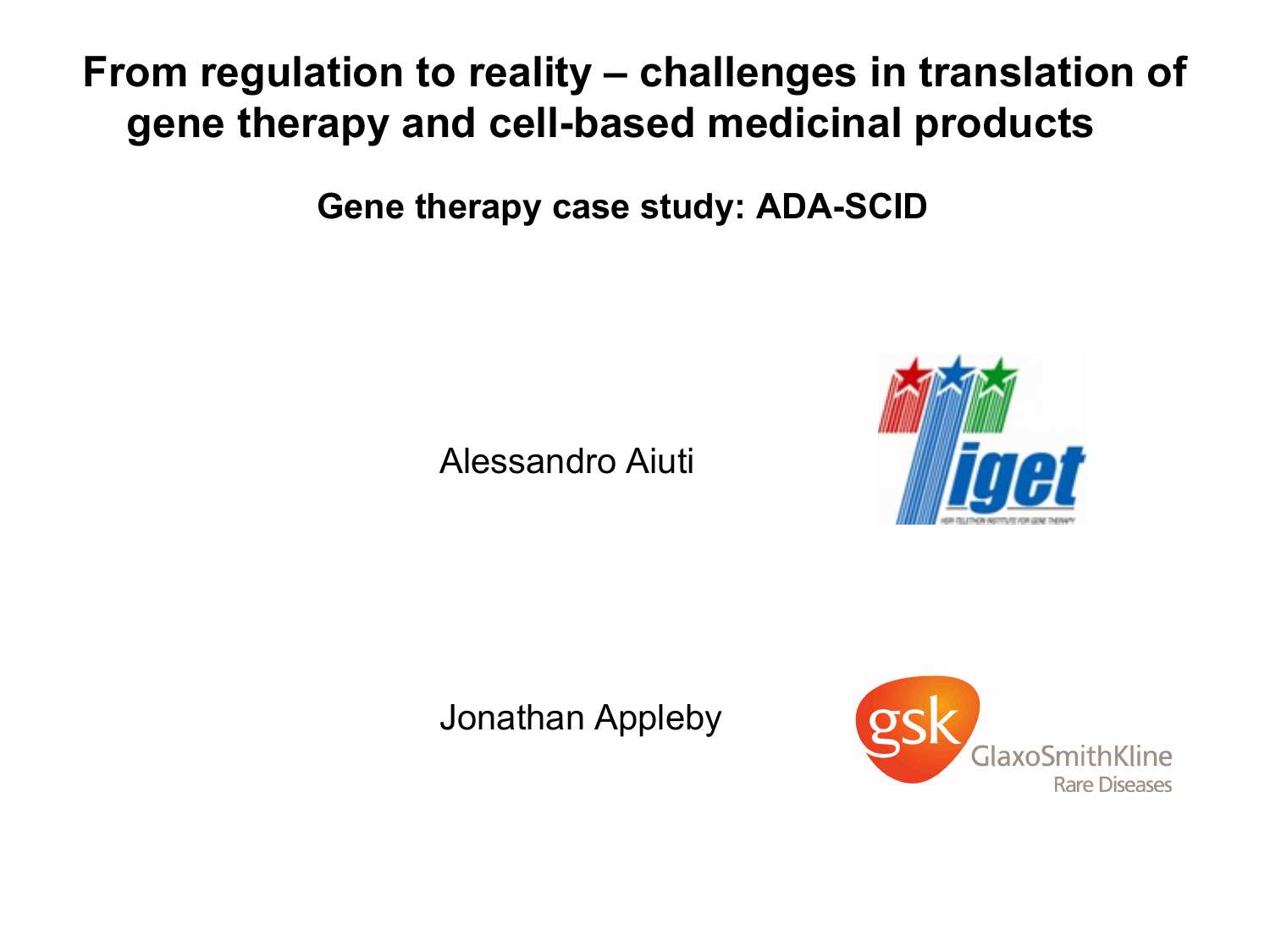#### **HSR-TIGET is focused on the implementation of basic and clinical research for genetic diseases**

• **HSR-TIGET** is a **joint venture** between Telethon and **San Raffaele Hospital**  (**HSR**)

- HSR-TIGET has a **Research staff of 93 people**, including 4 heads of unit, 10 group-leaders/project leaders, 59 junior researchers, and 20 technicians
- HSR-TIGET has also established a **Pediatric Clinical Research Unit** that focuses on the diagnosis, treatment and follow up of patients, including those enrolled in the gene therapy trials



- **State-of-the-art research** in gene transfer technologies and gene and cell therapy strategies
- **Genetic diseases** currently under investigation include:
	- Primary immunodeficiencies
	- **Thalassemia**

**Overview**

**Research**

- Autoimmune diseases
- **Leukodystrophies**
- Other lysosomal storage disorders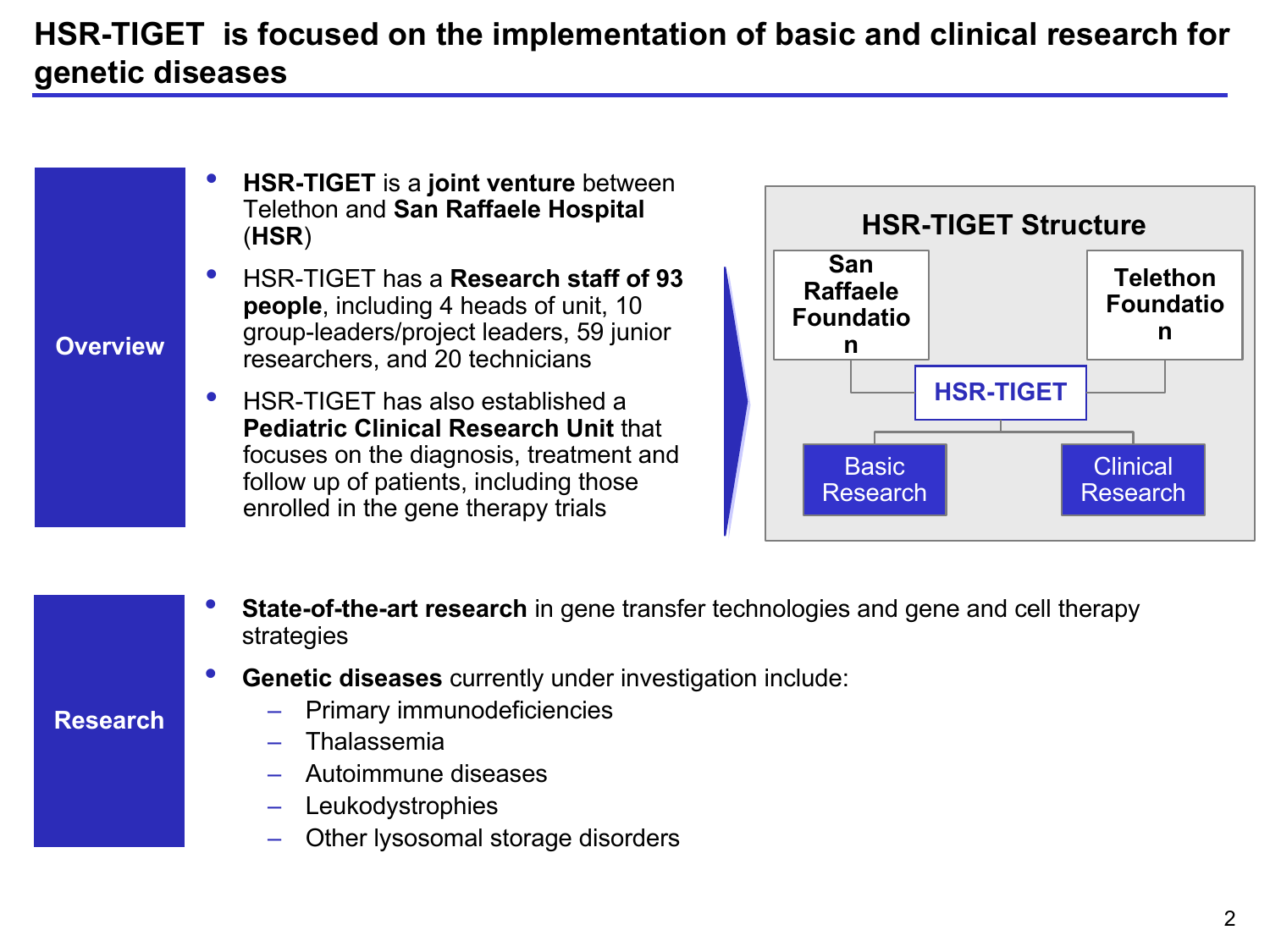#### **As research progresses, funds to therapeutic approaches are increasing (approx. 30% of Telethon funds)**

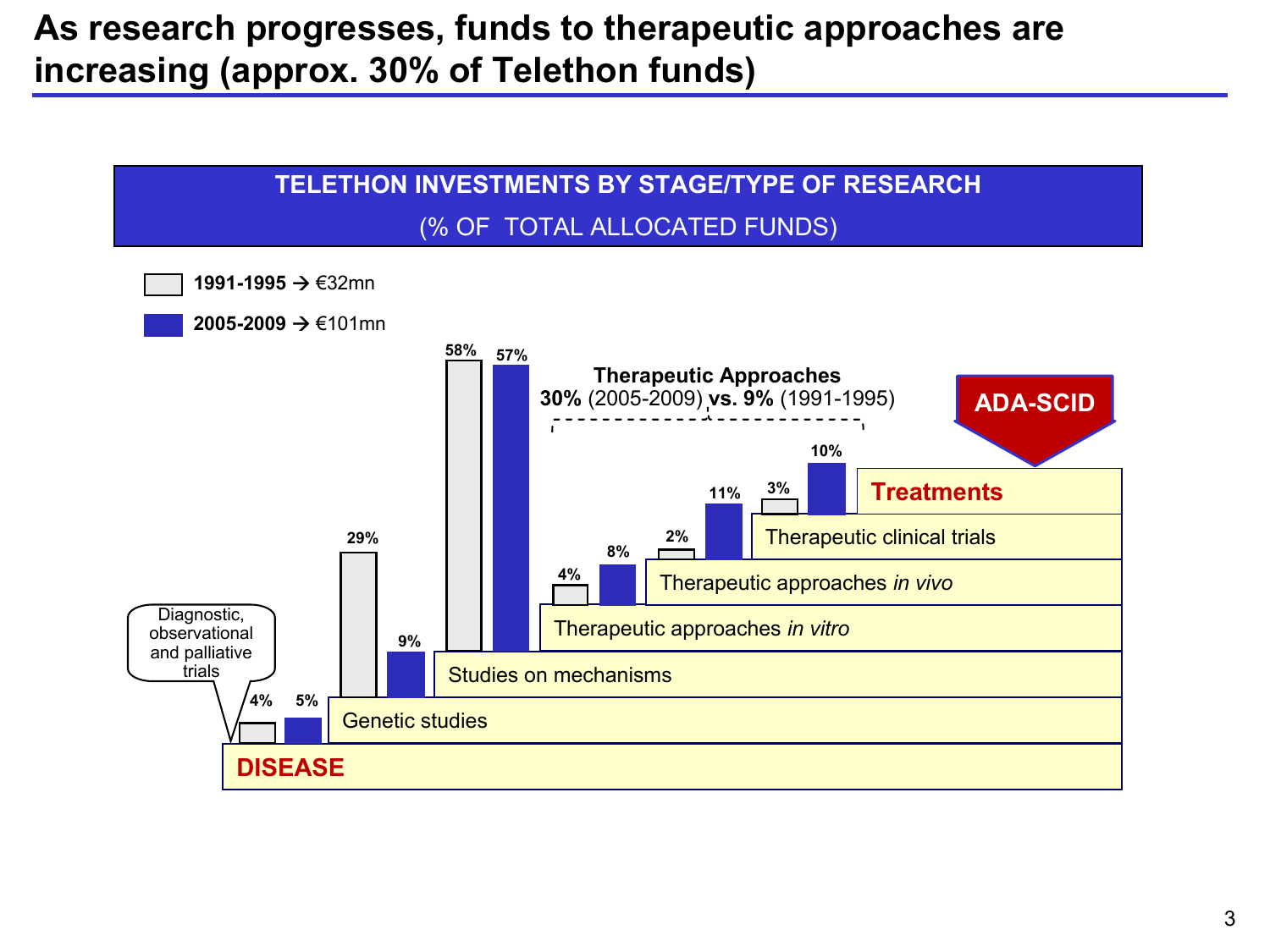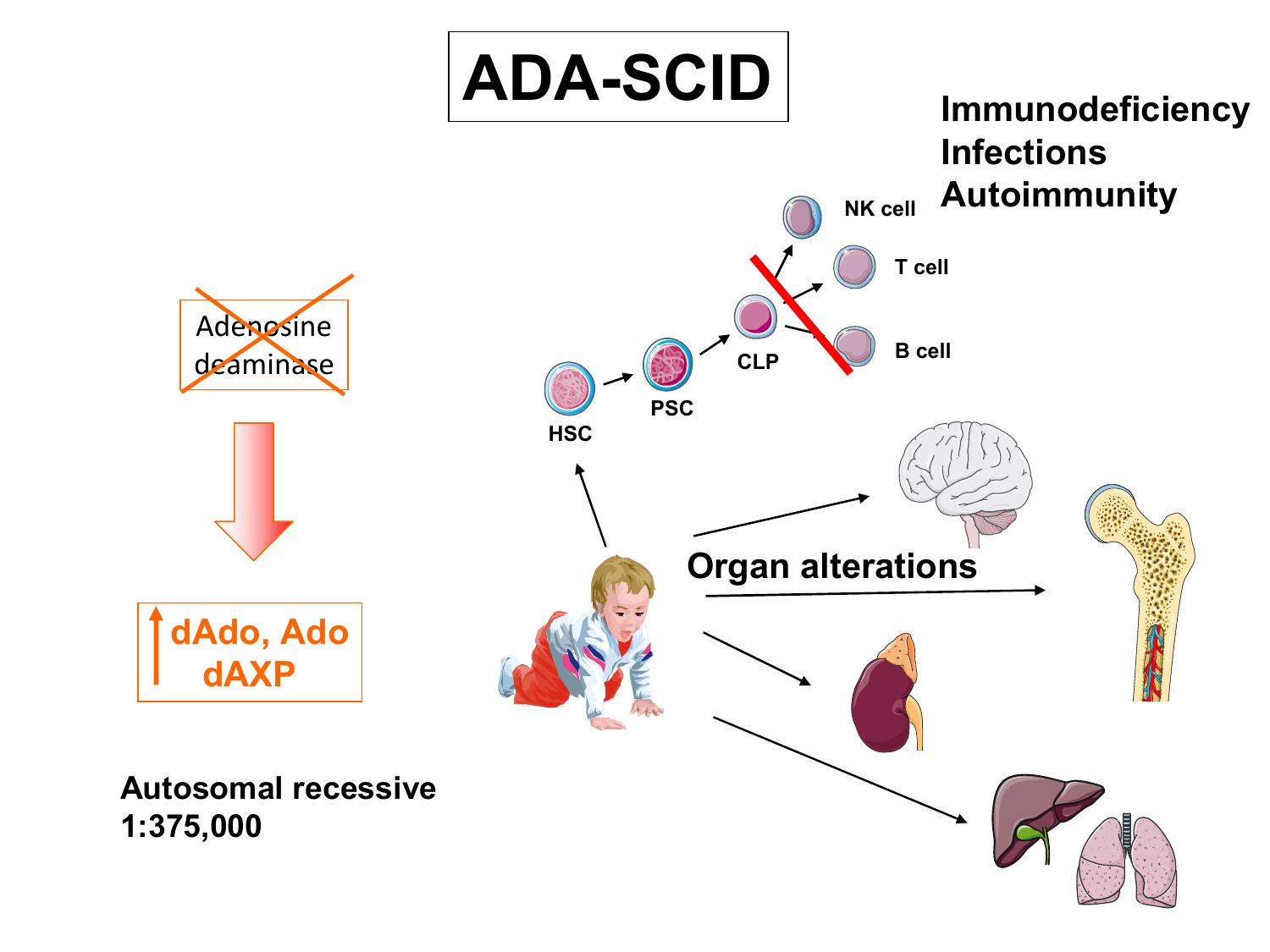# **RATIONALE FOR GENE THERAPY**

## Scientific rationale

- The ADA gene is constitutively and ubiquitously expressed
- Correction of HSC could correct the defect in all blood cells
- Gene-corrected lymphocytes have an advantage over ADA-deficient cells.
- 10% of normal ADA expression may be sufficient

### Unmet medical need

- 90% of children lack an histocompatible donor in the family
- High risk of bone marrow transplant from alternative donors
- Treatment with bovine enzyme (PEG-ADA) requires weekly administration, not always effective and very expensive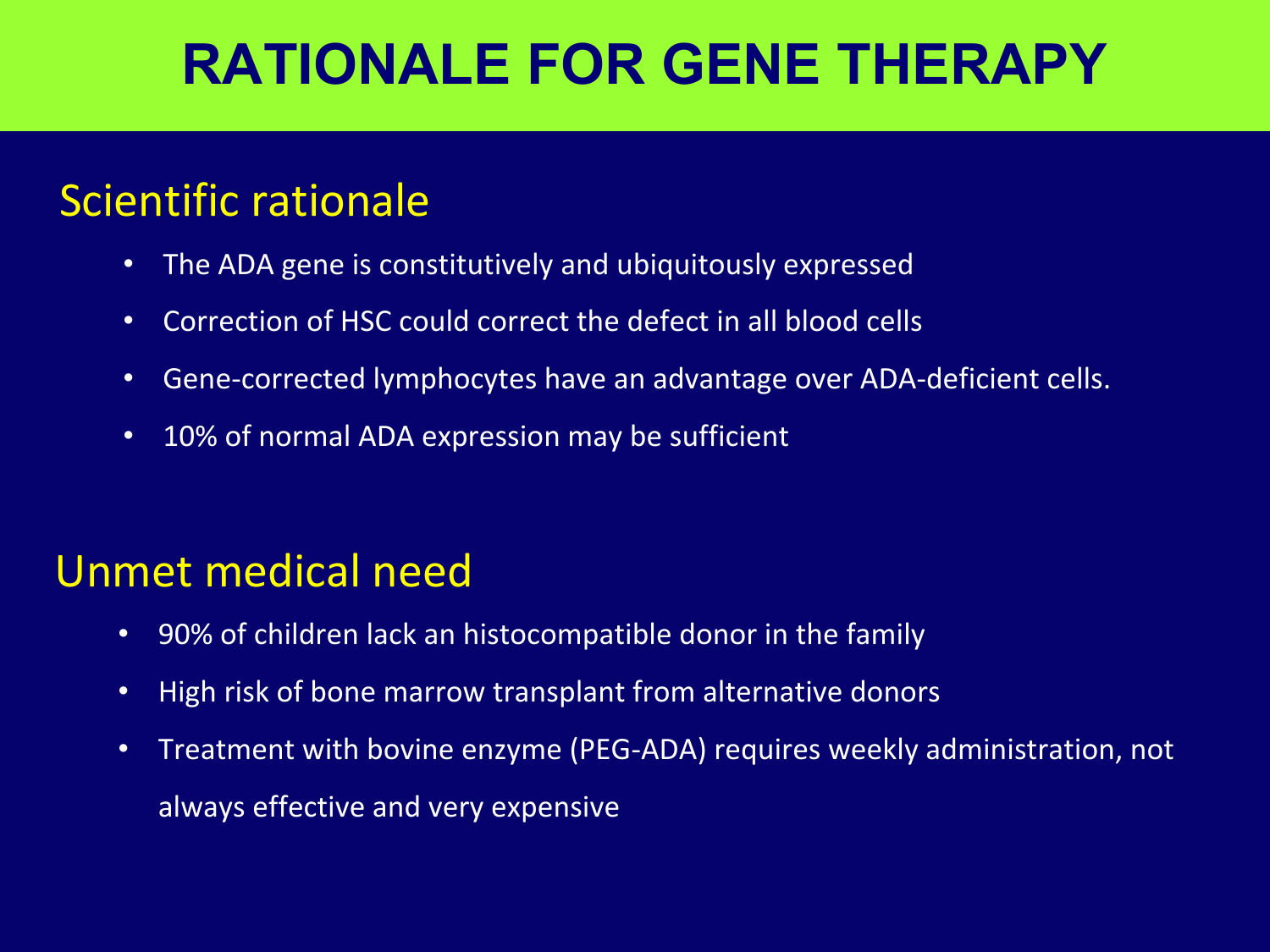### **Gene transfer protocol into autologous bone marrow CD34<sup>+</sup> cells**

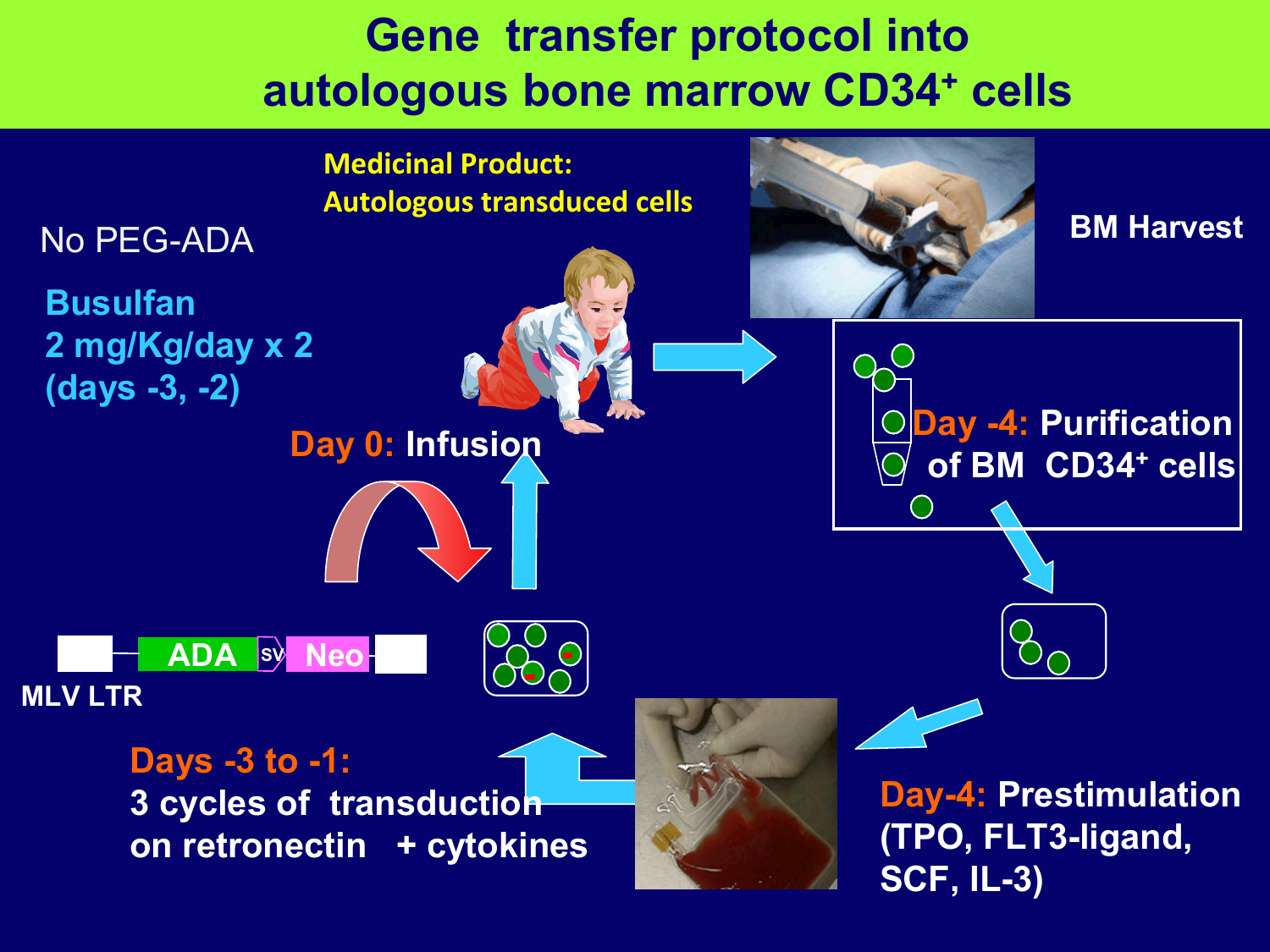#### The NEW ENGLAND **JOURNAL** of **MEDICINE** ESTABLISHED IN 1812 JANUARY 29, 2009 VOL. 360 NO. 5

#### Gene Therapy for Immunodeficiency Due to Adenosine Deaminase Deficiency

Alessandro Aiuti, M.D., Ph.D., Federica Cattaneo, M.D., Stefania Galimberti, Ph.D., Ulrike Benninghoff, M.D., Barbara Cassani, Ph.D., Luciano Callegaro, R.N., Samantha Scaramuzza, Ph.D., Grazia Andolfi, Massimiliano Mirolo, B.Sc., Immacolata Brigida, B.Sc., Antonella Tabucchi, Ph.D., Filippo Carlucci, Ph.D., Martha Eibl, M.D., Memet Aker, M.D., Shimon Slavin, M.D., Hamoud Al-Mousa, M.D., Abdulaziz Al Ghonaium, M.D., Alina Ferster, M.D., Andrea Duppenthaler, M.D., Luigi Notarangelo, M.D., Uwe Wintergerst, M.D., Rebecca H. Buckley, M.D., Marco Bregni, M.D., Sarah Marktel, M.D., Maria Grazia Valsecchi, Ph.D., Paolo Rossi, M.D., Fabio Ciceri, M.D., Roberto Miniero, M.D., Claudio Bordignon, M.D., and Maria-Grazia Roncarolo, M.D.



**Multilineage stable engraftment**



*N=14 Aiuti et al. NEJM 2009 and unpublished data*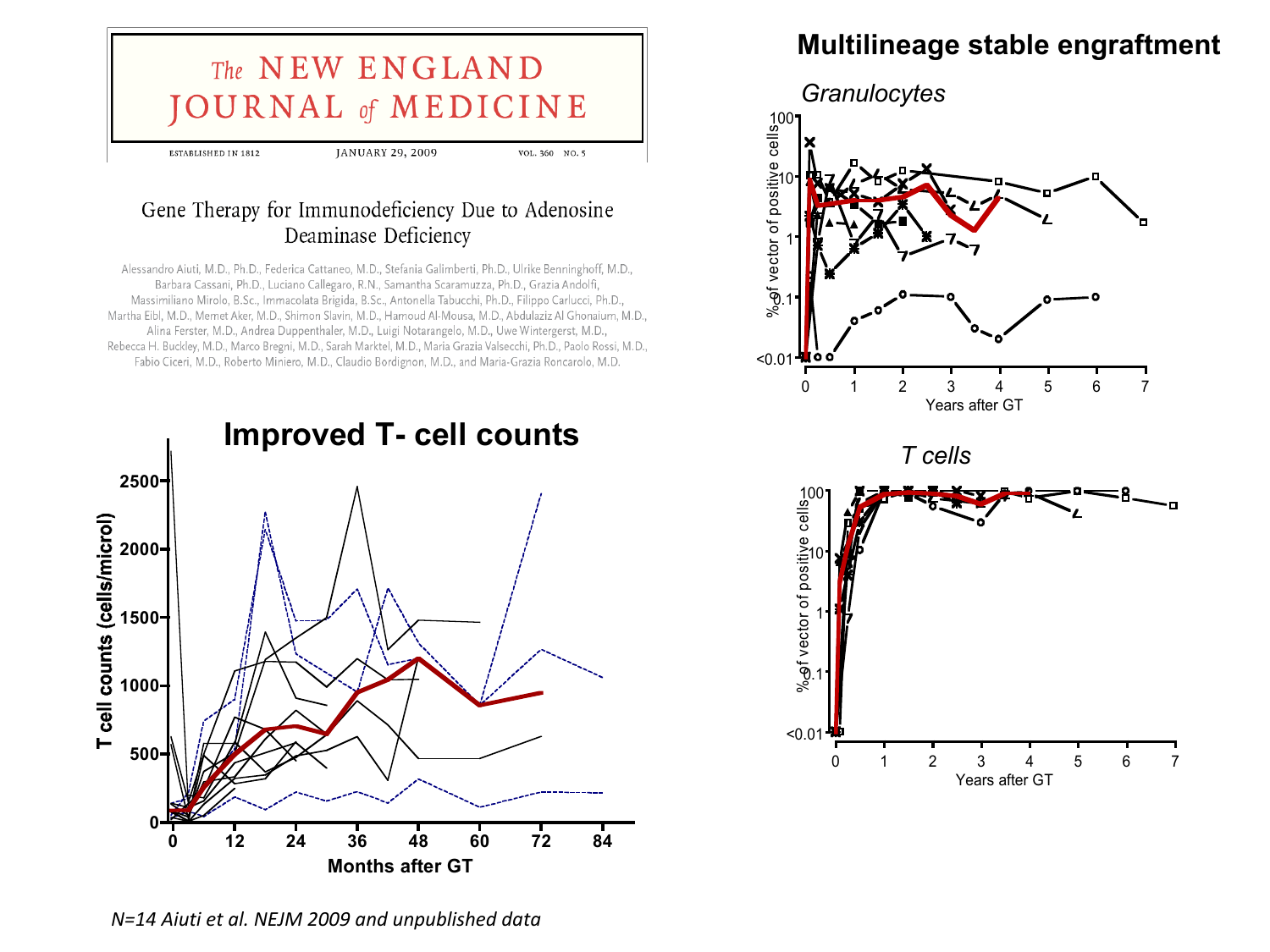## **Development of gene therapy for ADA-SCID**

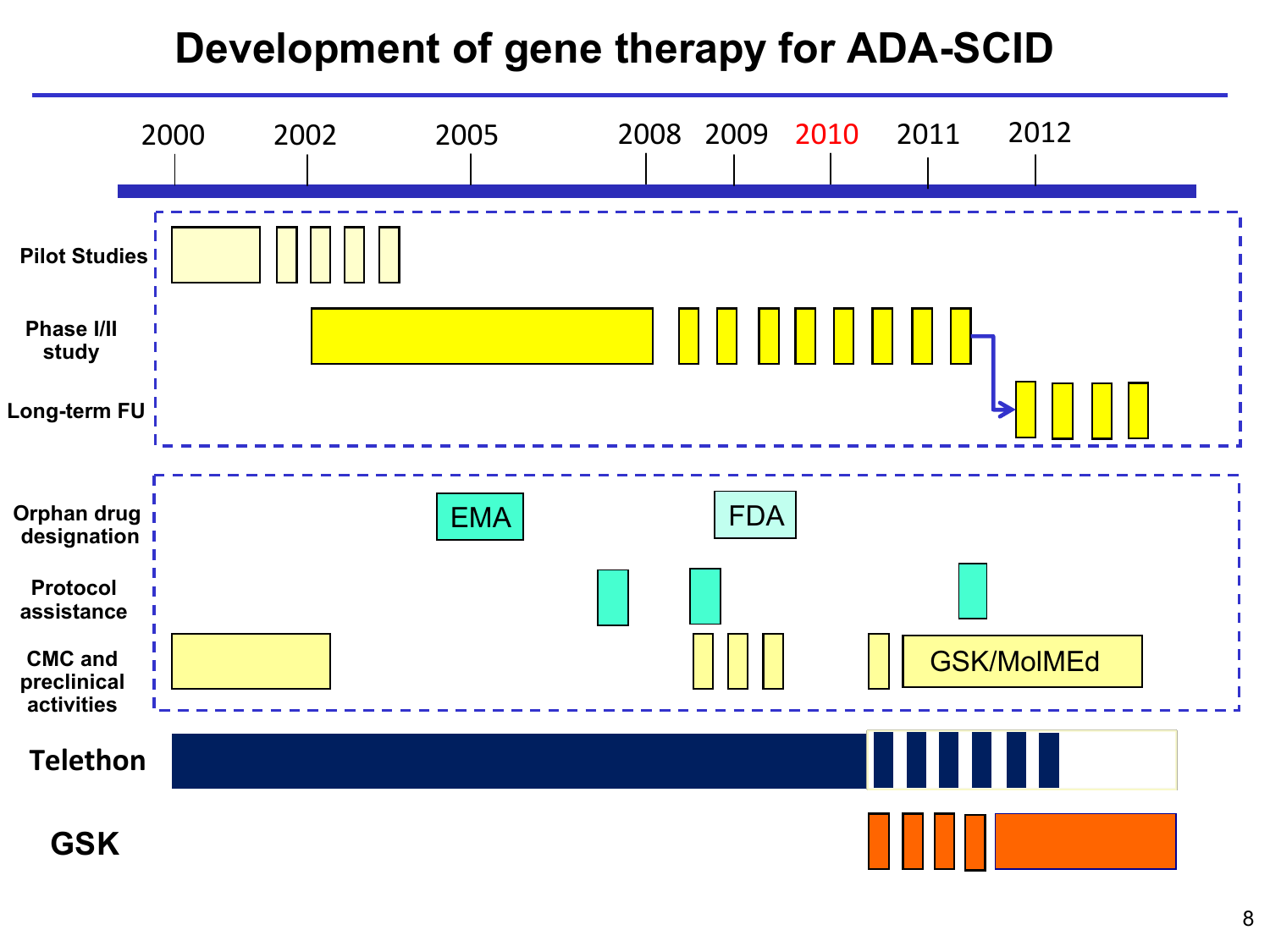#### **Academia and industry joining forces for developing ATMP**

- **Basic studies on disease mechanism**
- **State of the art research in gene transfer technology**
- **Expertise in non clinical models for safety and efficacy of ATMP**
- **Pediatric clinical trial center with experience in ATMP**
- **Knowledge of specific regulatory aspects in this field**

- **Manufacturing to industrial scale**
- **Development of commercial Quality Systems**
- **Patient Access**
- **Pharmacovigilance**





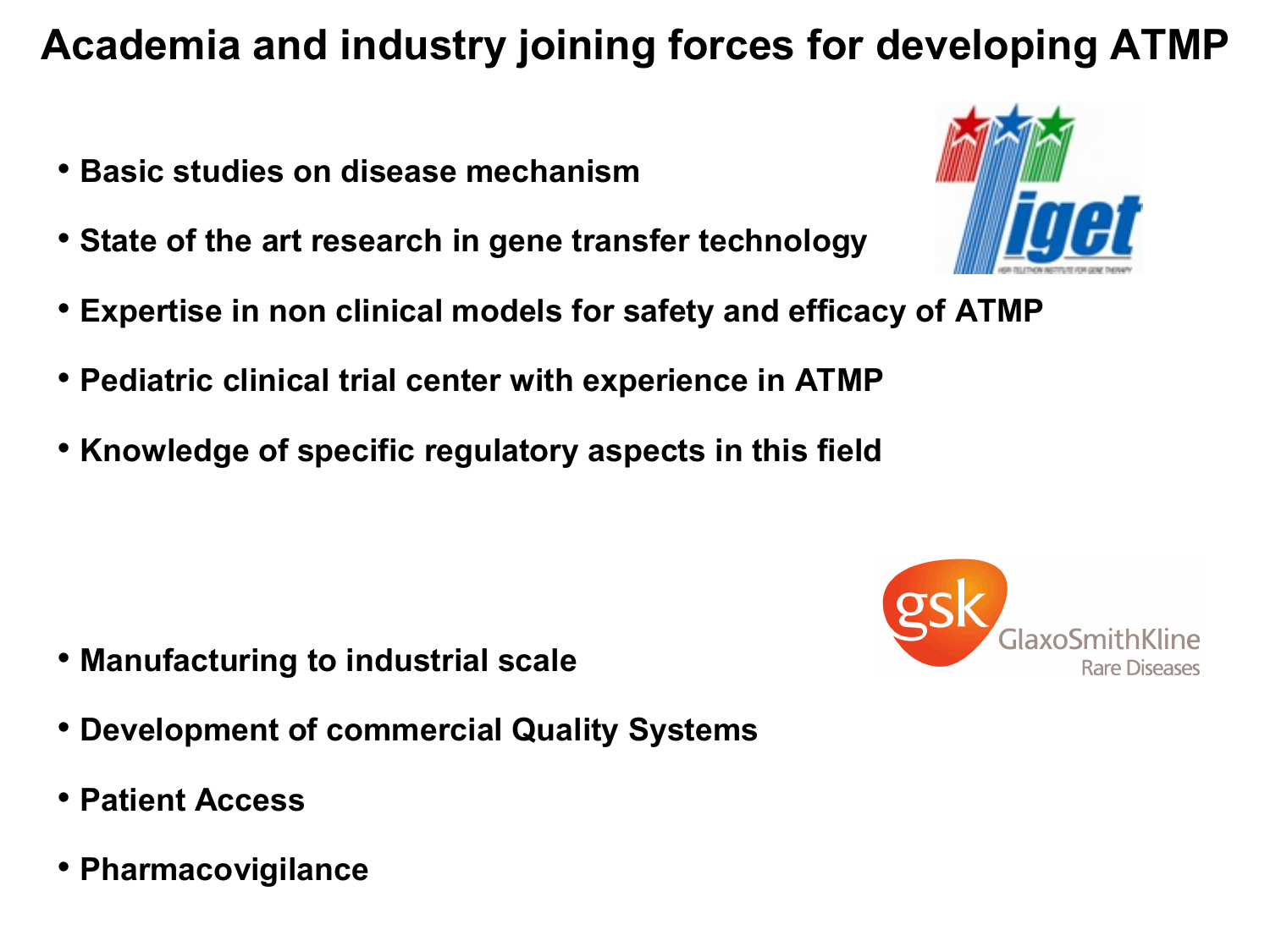# Practical Challenges

- **Rare Populations**
- **Local vs Global regulations**
- **Duration of follow up**
	- **EU and FDA guidance**
	- **Pharmacovigilance and risk assessment / mitigation plans**
- **Safety Assessment**
	- **Bespoke complex studies with limited background information**
- **Manufacturing**
	- **Industry Leading Standards**